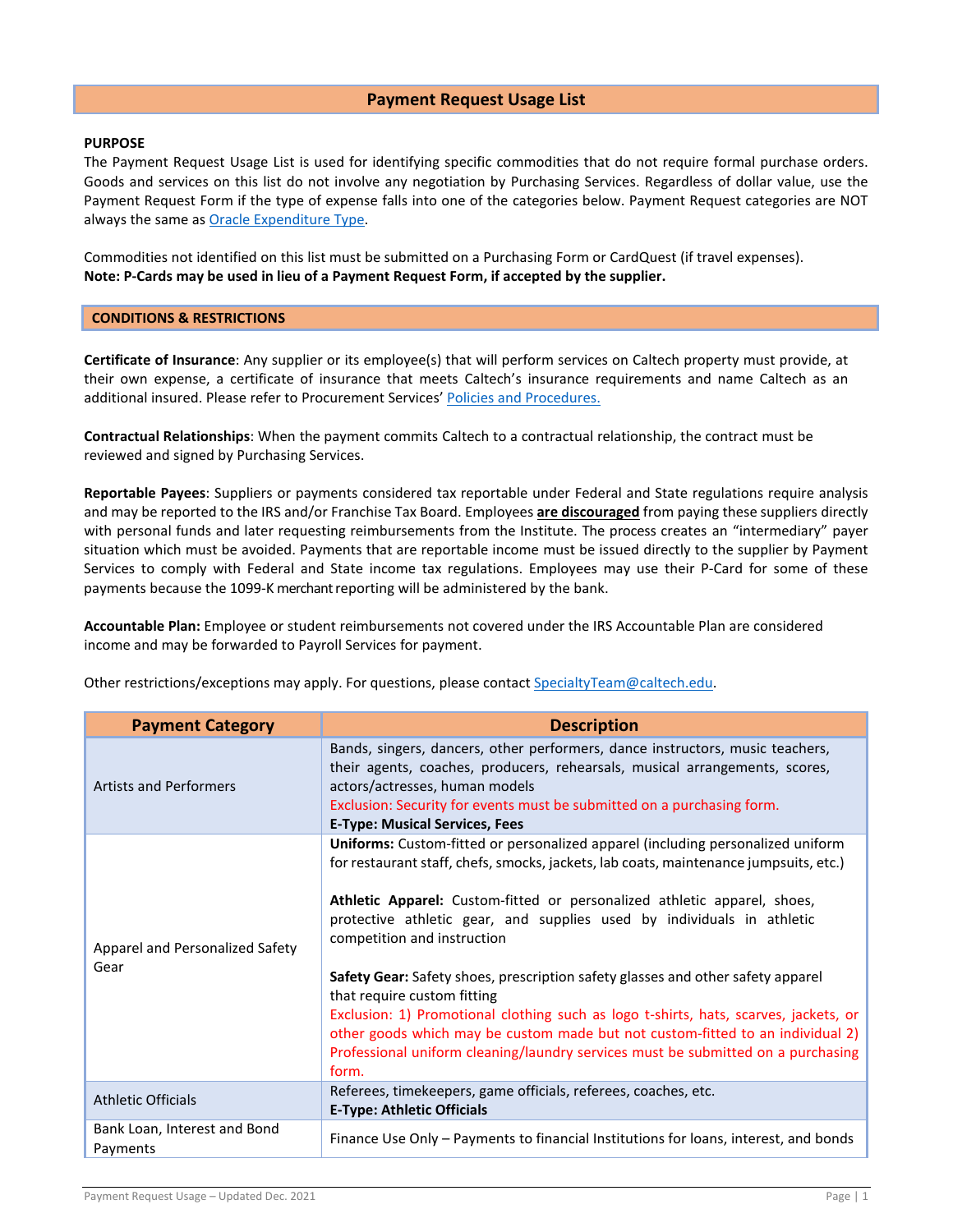| <b>Payment Category</b>                                             | <b>Description</b>                                                                                                                                                                                                                                                                                                                                                                                                                                                            |
|---------------------------------------------------------------------|-------------------------------------------------------------------------------------------------------------------------------------------------------------------------------------------------------------------------------------------------------------------------------------------------------------------------------------------------------------------------------------------------------------------------------------------------------------------------------|
| <b>Caltech Clubs / Affiliation Support</b>                          | Payments to internal Caltech affiliated clubs and organizations<br>E-Type: Sponsorship/Donation                                                                                                                                                                                                                                                                                                                                                                               |
| <b>Catering Services</b>                                            | Payment to a company or an individual providing food, drinks, and food service in a<br>professional capacity; includes setup, wait staff, bartenders, servers, etc.<br>Exclusion: 1) Does not apply to federally funded project which requires a purchase<br>order 2) Employees cannot pay professional caterers from personal funds<br>E-Type: Catering Services, Supplies (Un)Allocable, Entertainment                                                                      |
| Child Care (limited policy)                                         | Tax reportable reimbursement of childcare costs for faculty while on Caltech<br>business travel as approved by the Division Chair<br>Note: Limits apply. Contact Human Resources.                                                                                                                                                                                                                                                                                             |
| Contribution/Donations                                              | Donations and financial support to reputable charitable organizations such as<br>Pasadena Chamber of Commerce, United Way, Boys/Girls Clubs, American Red<br>Cross, etc. A charitable organization benefits public interest and is recognized as tax<br>exempt under section 501(c) of the Internal Revenue Code<br><b>E-Type: Sponsorship/Donation</b>                                                                                                                       |
|                                                                     | Scholarships, stipends, living and meal allowances, rent assistance                                                                                                                                                                                                                                                                                                                                                                                                           |
| Financial Assistance for Students,                                  | Note: Payments are income tax reportable and may be subject to withholding.                                                                                                                                                                                                                                                                                                                                                                                                   |
| Visitors, External Affiliates                                       | Caltech employee and student payments must be reported to Payroll Services.                                                                                                                                                                                                                                                                                                                                                                                                   |
| Food and Refreshments, Break<br><b>Room Supplies</b>                | E-Type: Sponsorship/Donation, Student Medical Assistance, Supplies Unallocable<br>Refreshments, break room/kitchen supplies (coffee, tea, sugar, paper goods,<br>cleaning supplies, etc.); includes drinking water, cooler/coffee machine rental, food<br>for meetings or social events, group meals, etc.<br>Exclusion: Meal reimbursements while on travel status must be submitted in<br>CardQuest.                                                                        |
|                                                                     | E-Type: Supplies Unallocable, Entertainment                                                                                                                                                                                                                                                                                                                                                                                                                                   |
| Freight and Shipping                                                | DHL Express, FedEx, United Parcel Service (UPS), United States Postal Service (USPS),<br>trucking and freight services, etc. paid directly to the supplier; employees can be<br>reimbursed for shipping costs with a valid business purpose<br><b>E-Type: Shipping Charges, Transportation</b>                                                                                                                                                                                |
| Gifts                                                               | Payments for nominal gifts awarded to employees for recognition, increase morale<br>or celebrate milestones; includes floral arrangements, plants, lunches, treats,<br>snacks, etc.<br>Exclusion: Cash or gift cards are reportable income to the recipient regardless of<br>dollar value. Tangible gifts exceeding \$75.00 and gift cards awarded to employees<br>are tax reportable income and must be reported to Payroll Services.<br><b>E-Type: Supplies Unallocable</b> |
| <b>Ground Transportation</b>                                        | Includes taxi, public transportation, car service for local trips, rideshare (Uber, Lyft)<br>Exclusion: 1) Transportation while on travel status (car rental, airport shuttle, etc.)<br>must be submitted in CardQuest 2) Chartered buses, shuttles, or vans require a<br>purchase order.<br>E-Type: Travel Domestic (Un)Allocable, Transportation                                                                                                                            |
| Honoraria                                                           | Ex gratia payments for an individual's participation as a guest speaker for a seminar,<br>workshop, presentation, commencement speaker, collaboration or panelist which<br>are not part of a consulting agreement. An honorarium is a voluntary payment which<br>means Caltech has no legal obligation to pay for services rendered. Employees and<br>business entities cannot receive honorarium payments. Refer to Honorarium Policy.<br>E-Type: Honoraria                  |
| Human Subjects                                                      | Participation in scientific or medical testing and studies<br><b>E-Type: Human Research Participant</b>                                                                                                                                                                                                                                                                                                                                                                       |
| <b>Insurance Premiums and Benefits</b><br>(HR and Payroll use only) | Insurance and benefits payments to Institute providers such as Kaiser, BlueCross,<br>Delta Dental, etc.<br>Exclusion: Reimbursement of staff/student insurance premiums.                                                                                                                                                                                                                                                                                                      |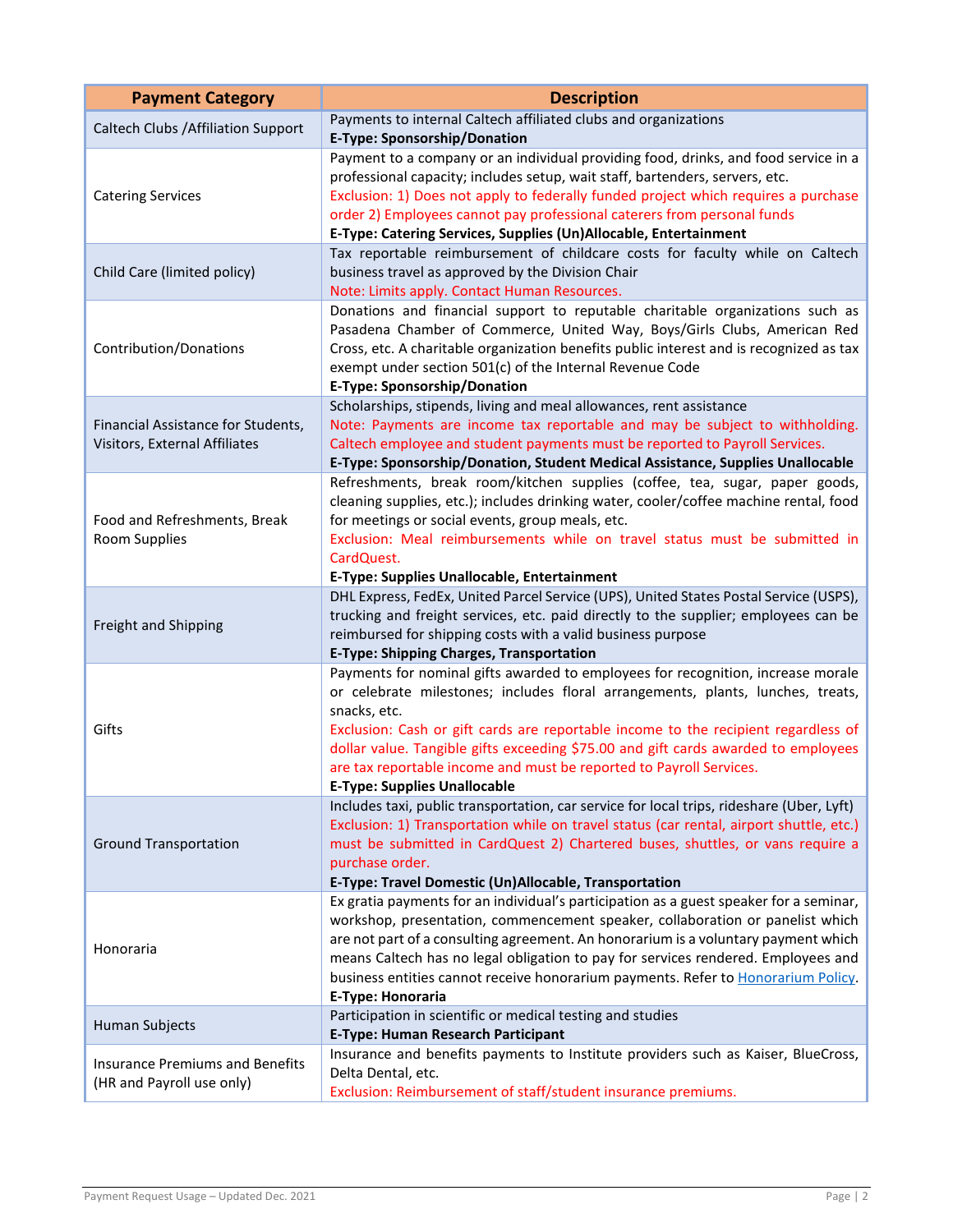| <b>Payment Category</b>                      | <b>Description</b>                                                                                                                                                                                                                                                                                                                                                                                                                                                                                                                                                   |
|----------------------------------------------|----------------------------------------------------------------------------------------------------------------------------------------------------------------------------------------------------------------------------------------------------------------------------------------------------------------------------------------------------------------------------------------------------------------------------------------------------------------------------------------------------------------------------------------------------------------------|
| <b>Legal Services</b>                        | Required payments to law firms or law offices; generally used by the Offices of<br>Technology Transfer (OTT), General Counsel (OGC) and International Scholars<br>Services (ISS)<br>E-Type: Legal Exp (Un)Allocable                                                                                                                                                                                                                                                                                                                                                  |
| License and Permits                          | License for right to use artwork/patent usage, television and broadcasting,<br>branding/trademark, and other copyrighted materials; business operating licenses,<br>liquor license, Caltech's vehicle registration fees, permits, immigration fees, and<br>other governmental fees<br>E-Type: Document Fees (Un)Allocable, Licenses and Permits, Royalty Payments                                                                                                                                                                                                    |
| Medical and Physician Services               | Required payments for medical treatment, employee drug screening, workers<br>compensation clinics, employment related physicals, vaccinations, psychiatrists,<br>psychologists, mental health professionals, dieticians, nurses, physical or<br>occupational therapists, etc.<br>Note: Employee/student reimbursements for medical bills, insurance premiums,<br>hospitalizations, etc. are income tax reportable and may be subject to withholding.<br>Payments must be reported to Payroll Services.<br>E-Type: Medical Services, Fees, Student Medical Assistance |
| <b>Meetings and Conferences</b>              | Costs associated with on-campus and/or local meetings and conferences, including<br>registrations, parking, mileage etc.<br>Exclusion: Office supplies purchased for meetings and conferences must be<br>submitted on a purchasing form. Conferences with overnight hotel stay must be<br>processed in CardQuest.<br>E-Type: Mtgs and Conf Exp (Un)Allocable                                                                                                                                                                                                         |
| <b>Membership Dues</b>                       | Payments to external organizations to establish professional networking groups,<br>academic or scientific groups, association, or goodwill (Chamber of Commerce,<br>American Heart Association, CPA, etc.)<br>Exclusion: Costs for online access to databases or other electronic<br>materials/publications are not memberships and must be submitted on a purchasing<br>form.<br><b>E-Type: Dues (Un)Allocable</b>                                                                                                                                                  |
| Mileage Reimbursement                        | Mileage reimbursement for local meetings, recreational events, or business errands;<br>Reimbursements less than \$100.00 can be submitted on a Payment Request or by<br>Division Petty Cash Custodian.<br>Exclusion: Requests greater than \$100.00 must be submitted in CardQuest.<br>E-Type: Travel Domestic (Un)Allocable, Mtgs and Conf Exp (Un)allocable                                                                                                                                                                                                        |
| Petty Cash                                   | Payment to Petty Cash Custodian including setup, fund increase and replenishment<br>of petty cash funds. Refer to Petty Cash Policy.                                                                                                                                                                                                                                                                                                                                                                                                                                 |
| Postage                                      | Replenishment of postage meter for Caltech Mail Services only; employees can be<br>reimbursed for postage expense with a valid business purpose<br>Exclusion: Postage billed by 3 <sup>rd</sup> party suppliers who provide off-campus<br>printing/mailing services must be submitted on a purchasing form.<br><b>E-Type: Postage, Shipping Charges</b>                                                                                                                                                                                                              |
| <b>Prizes and Awards</b>                     | Payment for award/recognition based on competition, achievement, performance,<br>contests, or other noteworthy criteria. Prize/awards are income tax reportable and<br>may be subject to withholding. Caltech employee and student payments must be<br>reported to Payroll Services.<br>Exclusion: Services and tangible goods (engraving, award plaques, diplomas,<br>trophies, printed materials, etc.) must be submitted on a purchasing form.<br><b>E-Type: Student Prizes and Awards</b>                                                                        |
| Recreational Activities and<br>Entertainment | Amusement, diversion, and social activities, including shows, dances, concerts,<br>sporting events, firework displays, food, decorations, florists, etc.<br>Exclusion: Does not apply to federally funded project. Equipment rental,<br>chairs/tables, sound, lighting, and security, etc. must be submitted on a purchasing<br>form.<br>E-Type: Entertainment, Supplies Unallocable                                                                                                                                                                                 |